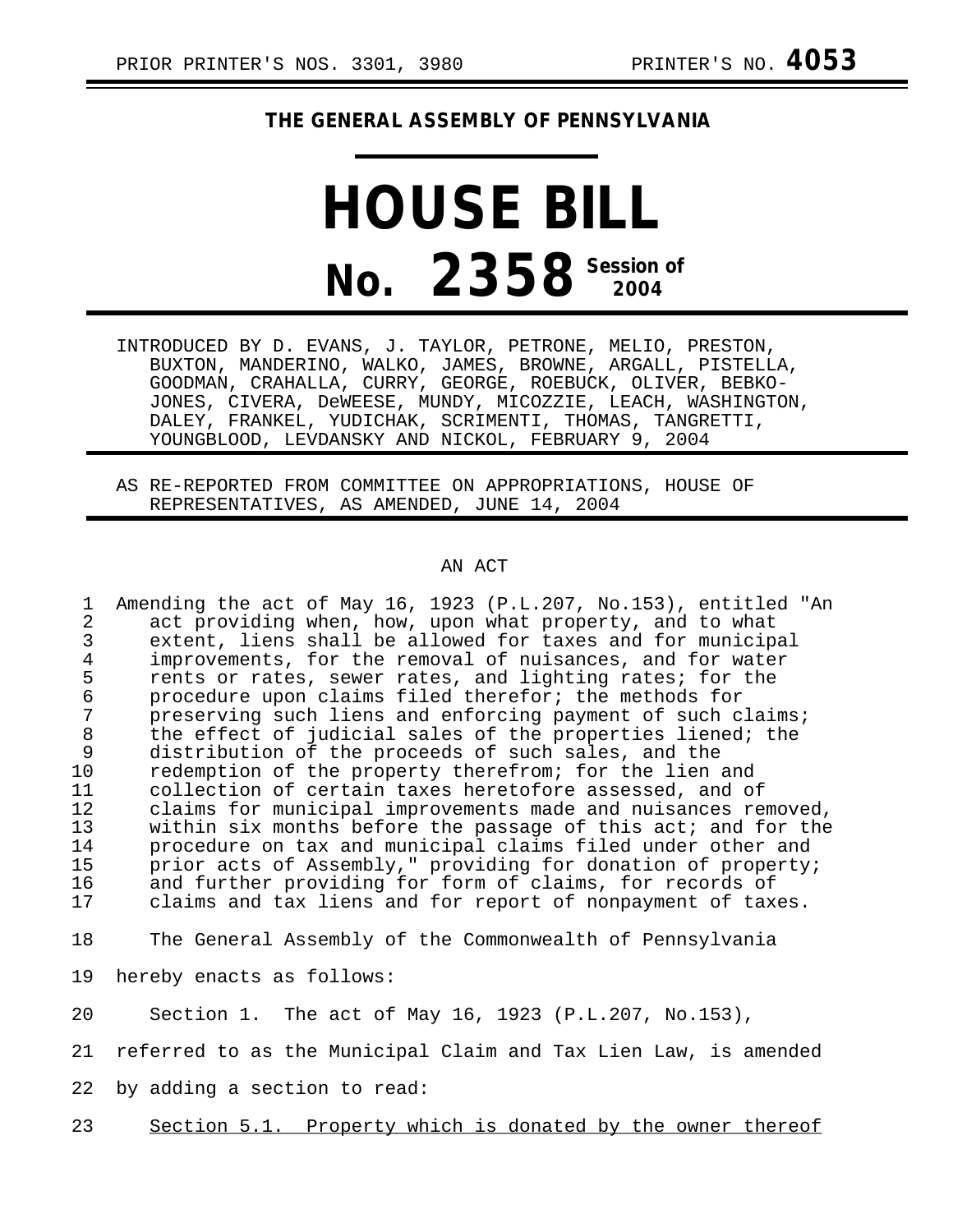1 to a county, city, borough, incorporated town, township, home 2 rule municipality, optional plan municipality, optional charter 3 municipality, or to a redevelopment AUTHORITY thereof, shall be  $\leftarrow$ 4 exempt from claims for taxes.

5 Section 2. Section 9 of the act, amended August 14, 2003 6 (P.L.83, No.20), is amended to read:

7 Section 9. Claims for taxes, water rents or rates, lighting 8 rates, power rates, and sewer rates, must be filed in the court 9 of common pleas of the county in which the property is situated 10 unless the property is situate in the City of Philadelphia and 11 the taxes or rates do not exceed the maximum amount over which 12 the Municipal Court of Philadelphia has original jurisdiction, 13 in which event the claim must be filed in the Municipal Court of 14 Philadelphia. All such claims shall be filed on or before the 15 last day of the third calendar year after that in which the 16 taxes or rates are first payable, except that in cities and 17 school districts of the first class claims for taxes and other 18 municipal claims, which have heretofore become liens pursuant to 19 the provisions of this act or which have been entered of record 20 as liens or which have been liened and revived, shall continue 21 and remain as liens for the period of twenty years from such 22 revival, entry or lien by operation of law, whichever shall have 23 last occurred; and other municipal claims must be filed in said 24 court of common pleas or the Municipal Court of Philadelphia 25 within six months from the time the work was done in front of 26 the particular property, where the charge against the property 27 is assessed or made at the time the work is authorized; within 28 six months after the completion of the improvement, where the 29 assessment is made by the municipality upon all the properties 30 after the completion of the improvement; and within six months 20040H2358B4053 - 2 -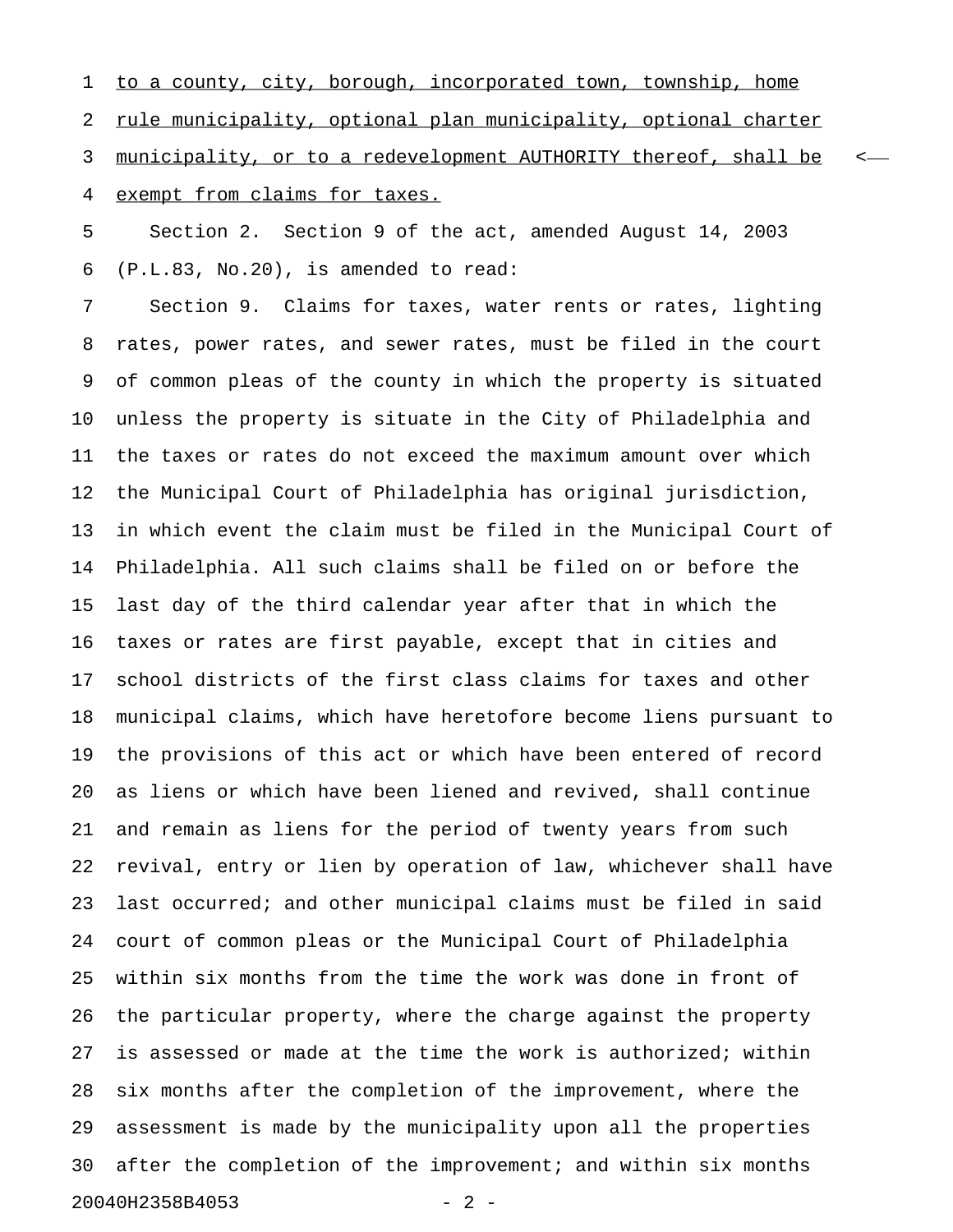1 after confirmation by the court, where confirmation is required; 2 the certificate of the surveyor, engineer, or other officer 3 supervising the improvement, filed in the proper office, being 4 conclusive of the time of completion thereof, but he being 5 personally liable to anyone injured by any false statement 6 therein. Where a borough lies in more than one county, any such 7 claim filed by such borough may be filed in each of such 8 counties. In case the real estate benefited by the improvement 9 is sold before the municipal claim is filed, the date of 10 completion in said certificate shall determine the liability for 11 the payment of the claim as between buyer and seller, unless 12 otherwise agreed upon or as above set forth. A number of years' 13 taxes or rates of different kinds if payable to the same 14 plaintiff may be included in one claim. Interest as determined 15 by the municipality at a rate not to exceed ten per cent per 16 annum shall be collectible on all municipal claims from the date 17 of the completion of the work after it is filed as a lien, and 18 on claims for taxes, water rents or rates, lighting rates, or 19 sewer rates from the date of the filing of the lien therefor: 20 Provided, however, That after the effective date of this 21 amendatory act where municipal claims are filed arising out of a 22 municipal project which required the municipality to issue bonds 23 to finance the project interest shall be collectible on such 24 claims at the rate of interest of the bond issue or at the rate 25 of twelve per cent per annum, whichever is less. Where the 26 provisions of any other act relating to claims for taxes, water 27 rents or rates, lighting rates, power rates, sewer rents or 28 rates or for any other type of municipal claim or lien utilizes 29 the procedures provided in this act and where the provisions of 30 such other act establishes a different rate of interest for such 20040H2358B4053 - 3 -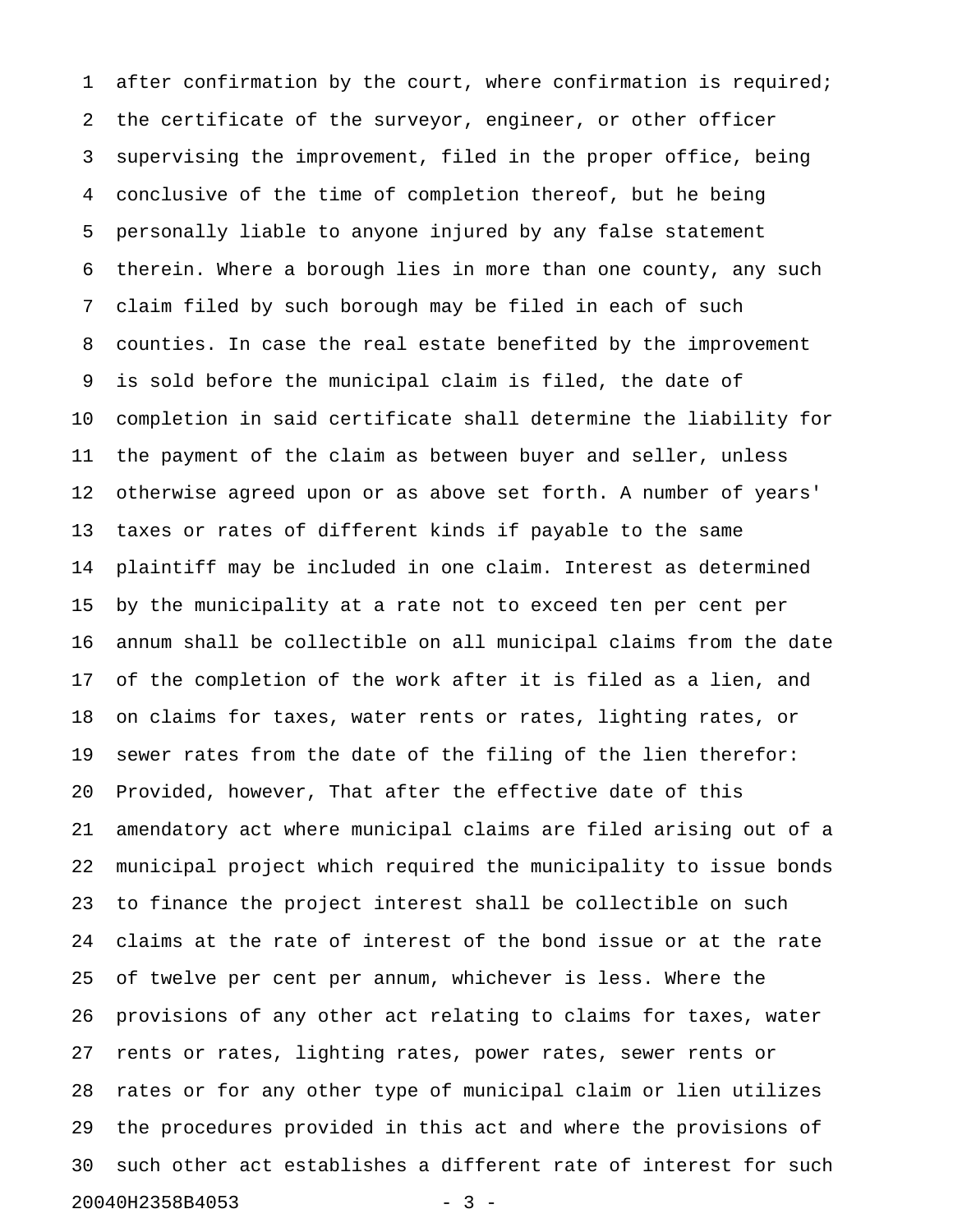1 claims or liens, the maximum rate of interest of ten per cent 2 per annum as provided for in this section shall be applicable to 3 the claims and liens provided for under such other acts: 4 Provided, however, That after the effective date of this 5 amendatory act where municipal claims are filed arising out of a 6 municipal project which required the municipality to issue bonds 7 to finance the project interest shall be collectible on such 8 claims at the rate of interest of the bond issue or at the rate 9 of twelve per cent per annum, whichever is less.

10 Claims for taxes, water rents, or rates, lighting rates, 11 power rates and sewer rates may be in the form of written or 12 typewritten lists showing the names of the taxables, including 13 the name and last known address with its zip code of the owner 14 of each property against which a claim is being filed, and 15 descriptions of the properties against which said claims are 16 filed, together with the amount of the taxes due such 17 municipality. Such lists may be filed on behalf of a single 18 municipality, or they may cover the unpaid taxes due any two or 19 more municipalities whose taxes are collected by the same tax 20 collector, provided the amounts due each municipality are 21 separately shown. All tax claims, water rents, or rates, 22 lighting rates, power rates and sewer rates, heretofore filed in 23 such form, are hereby ratified, confirmed and made valid 24 subsisting liens as of the date of their original filing. 25 A number of years' taxes or rates of different kinds, if 26 payable to the same plaintiff, may be included in one claim. 27 Municipal claims shall likewise be filed within said period, 28 where any appeal is taken from the assessment for the recovery 29 of which such municipal claim is filed. In such case the lien 30 filed shall be in the form hereinafter provided, except that it 20040H2358B4053 - 4 -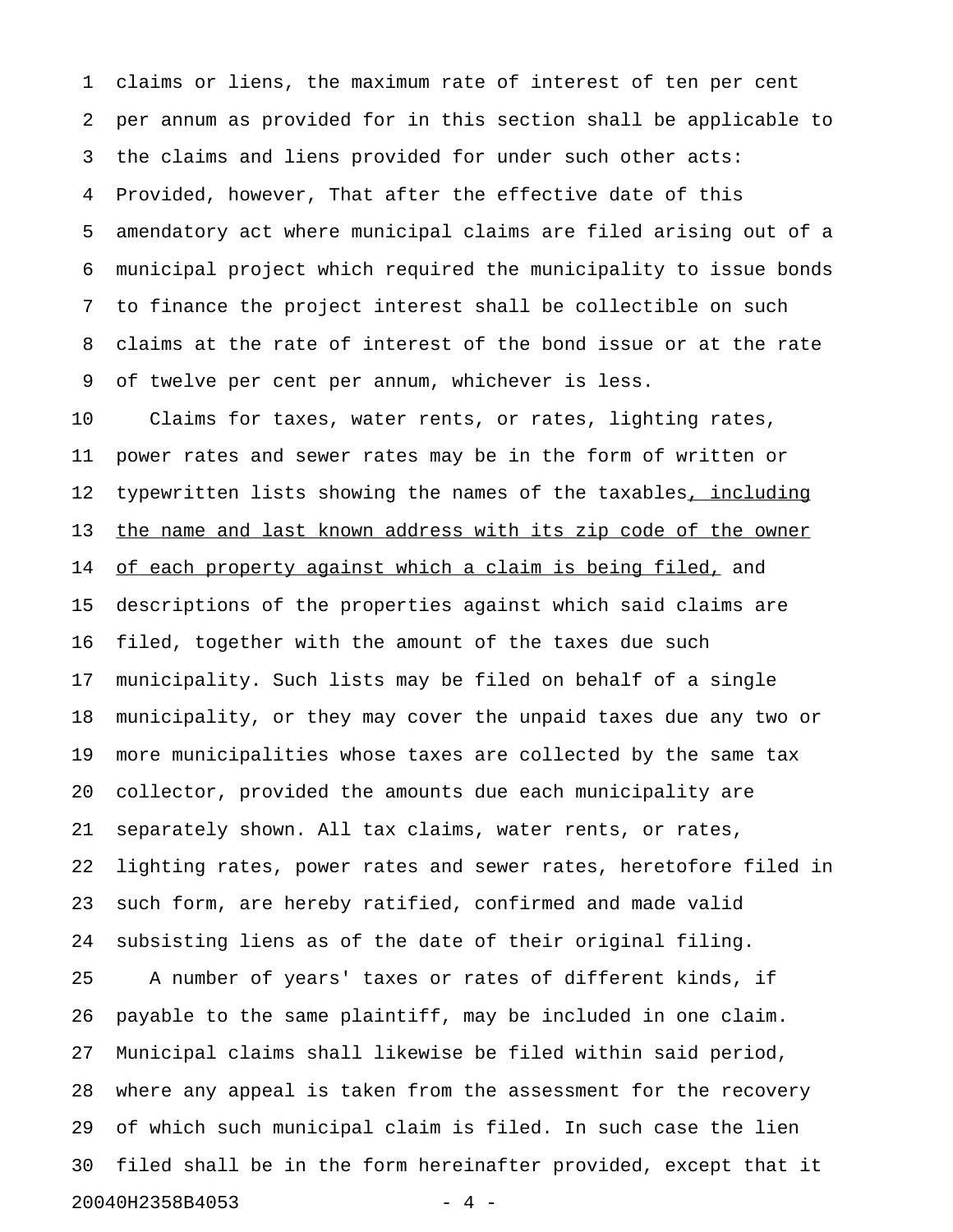1 shall set forth the amount of the claim as an undetermined 2 amount, the amount thereof to be determined by the appeal taken 3 from the assessment upon which such municipal claim is based, 4 pending in a certain court (referring to the court and the 5 proceeding where such appeal is pending). Upon the filing of 6 such municipal claim, the claim shall be indexed by the 7 prothonotary upon the judgment index and upon the locality index 8 of the court, and the amount of the claim set forth therein as 9 an undetermined amount.

10 If final judgment is not obtained upon such appeal within 11 twenty years from the filing of such municipal claim, the 12 claimant in the lien shall, within such period of twenty years, 13 file a suggestion of nonpayment, in the form hereinafter set 14 forth, which shall have the effect of continuing the lien 15 thereof for a further period of twenty years from the date of 16 filing such suggestion, except that with respect to claims for 17 taxes and other municipal claims, in cities and school districts 18 of the first class, if final judgment is not obtained upon such 19 appeal within twenty years from the filing of such municipal 20 claims, the claimant in the lien shall, within such period of 21 twenty years, file a suggestion of nonpayment in the prescribed 22 form which shall have the effect of continuing the lien thereof 23 for a further period of twenty years from the date of filing 24 such suggestion. Such municipal claim shall be revived in a 25 similar manner during each recurring period of twenty years 26 thereafter, until final judgment is entered upon said appeal and 27 the undetermined amount of such municipal claim is fixed in the 28 manner hereinafter provided, except that with respect to claims 29 for taxes and other municipal claims, in cities and school 30 districts of the first class, such municipal claims shall be 20040H2358B4053 - 5 -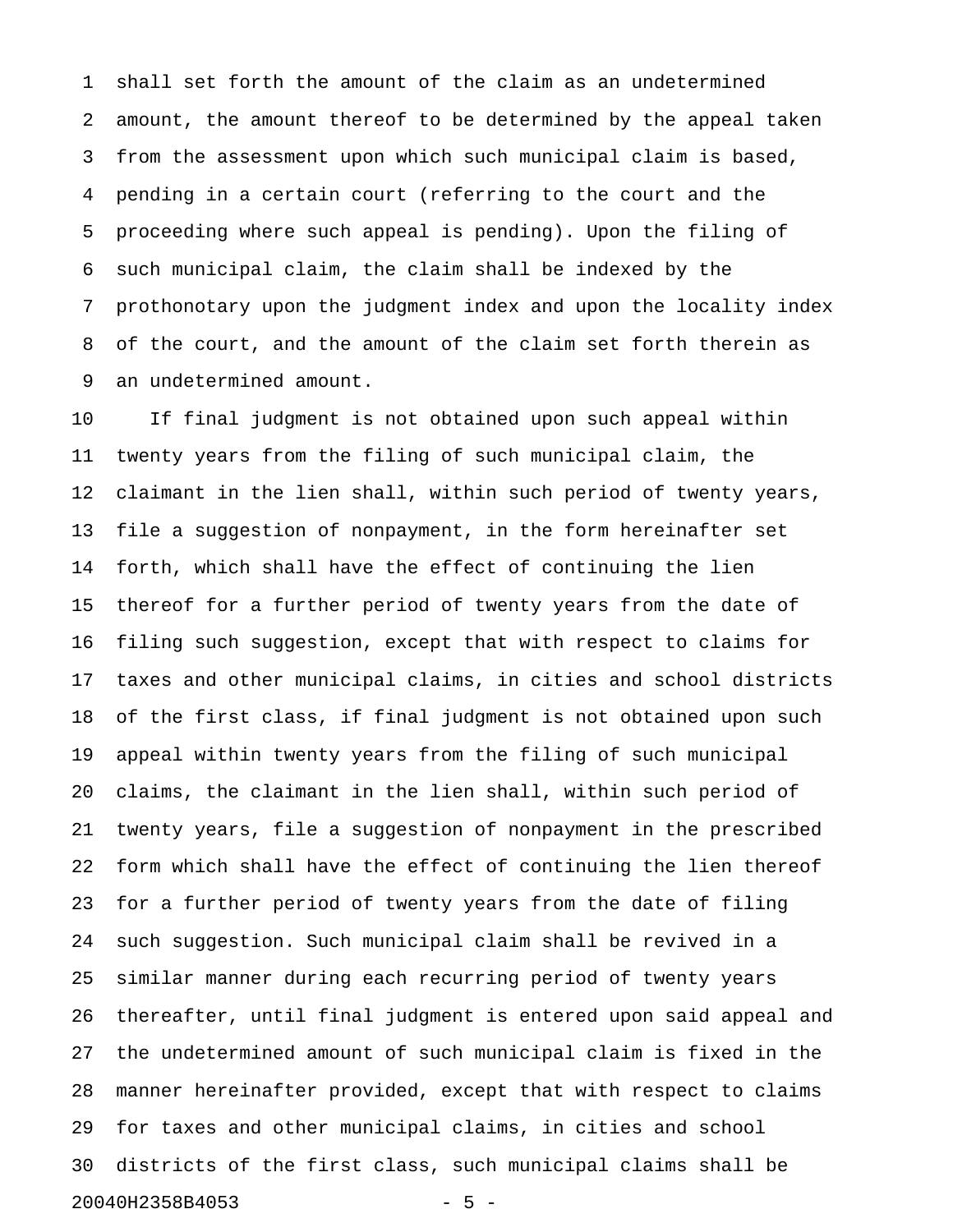1 revived in a similar manner during each recurring period of 2 twenty years thereafter until final judgment is entered upon 3 said appeal and the undetermined amount of such municipal claim 4 is fixed in the manner hereinafter provided.

5 When the final judgment is obtained upon such appeal, the 6 court in which said municipal claim is pending shall, upon the 7 petition of any interested party, make an order fixing the 8 undetermined amount claimed in such claim at the amount 9 determined by the final judgment upon said appeal, which shall 10 bear interest from the date of the verdict upon which final 11 judgment was entered, and thereafter the amount of said claim 12 shall be the sum thus fixed. Proceedings upon said municipal 13 claim thereafter shall be as in other cases.

14 Where, on final judgment upon said appeal, it appears that no 15 amount is due upon the assessment for the recovery of which such 16 claim is filed, the court in which such municipal claim is 17 pending shall, upon the petition of any interested party, make 18 an order striking such municipal claim from the record, and 19 charge the costs upon such claim to the plaintiff in the claim 20 filed.

21 Where such appeal is discontinued, the court in which such 22 municipal claim is pending shall, upon the petition of any 23 interested party, make an order fixing the undetermined amount 24 claimed at the amount of the original assessment, which shall 25 bear interest from the date that such assessment was originally 26 payable, and thereafter the amount of such claim shall be the 27 sum thus fixed.

28 In counties of the second class and municipalities therein, 29 interest at the applicable per annum rate shall accrue monthly 30 on all taxes, tax claims and municipal claims on the first day 20040H2358B4053 - 6 -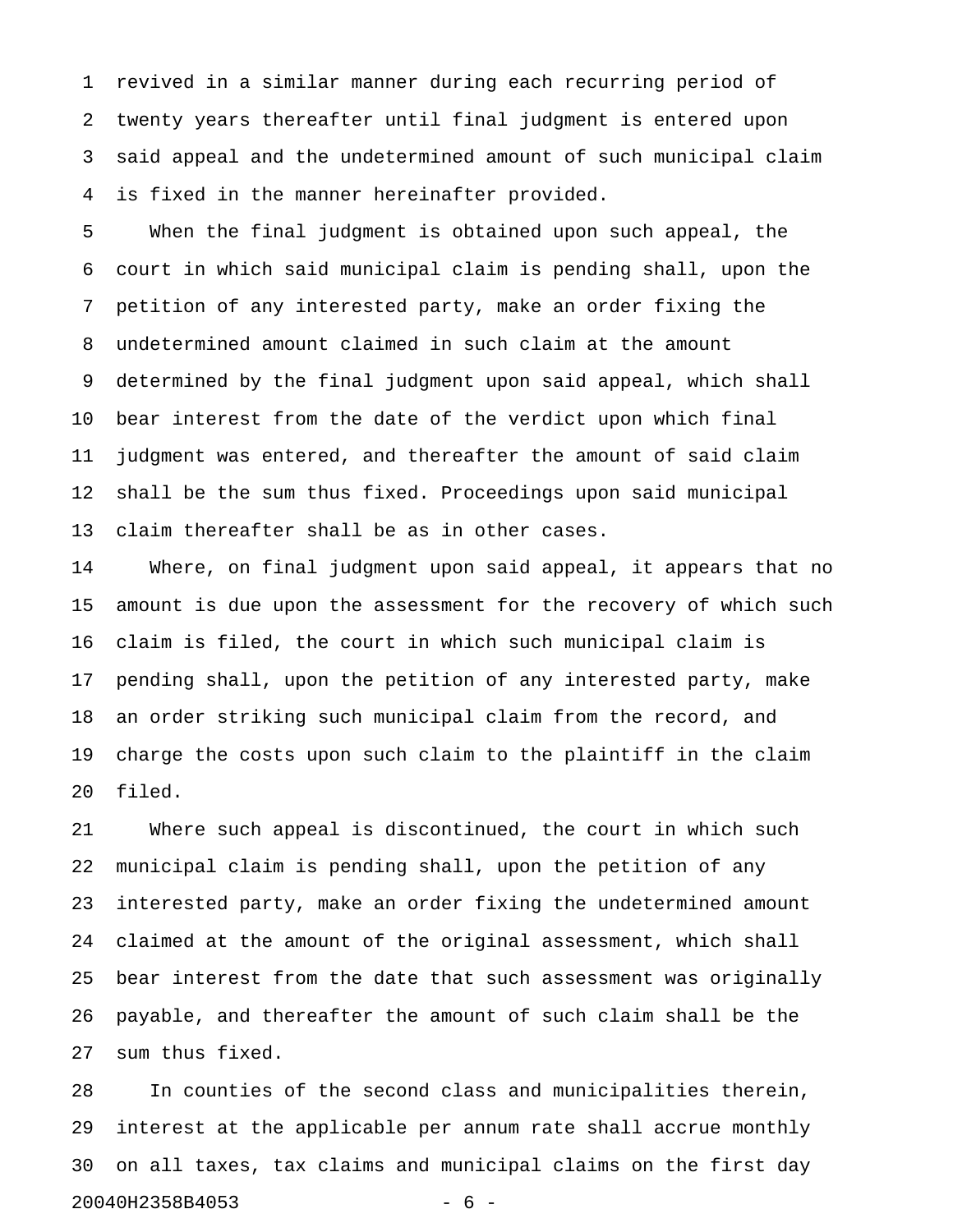1 of the month for the entire month, or part thereof, in which the 2 taxes, tax claims or municipal claims are paid. Interest shall 3 not be paid on a per diem basis. In counties of the second 4 class, all county taxes after the same become delinquent, as 5 provided by law, shall include a penalty of five per centum for 6 such delinquency.

7 In counties of the second class, taxes and tax claims, when 8 collected, shall be paid into the county treasury for the use of 9 the county unless the taxes and tax claims are assigned, in 10 which event there is no requirement that the taxes and tax 11 claims collected by the assignee be paid into the county 12 treasury.

13 In counties of the second class, the county shall not be 14 required to advance or pay any fee to the prothonotary for the 15 filing of paper or electronic filing or performing any services 16 for the second class county relating to the filing, 17 satisfaction, assignment, transfer, revival, amendment, 18 enforcement and collection of taxes, tax claims and tax liens. 19 The prothonotary shall accept filings by or on behalf of the 20 second class county relating to the taxes, tax claims and tax 21 liens and note the cost for such service performed on the 22 docket, and the second class county, its employees, 23 representatives, agents and assigns shall thereafter collect 24 such fee as a cost as part of the taxes, tax claims and tax 25 liens.

26 Section 3. Section 10 of the act, amended January 14, 1952 27 (1951 P.L.2025, No.567), is amended to read: 28 Section 10. Said claim shall set forth:

29 1. The name of the municipality by which filed;

30 2. The name and last known address including its zip code of 20040H2358B4053 - 7 -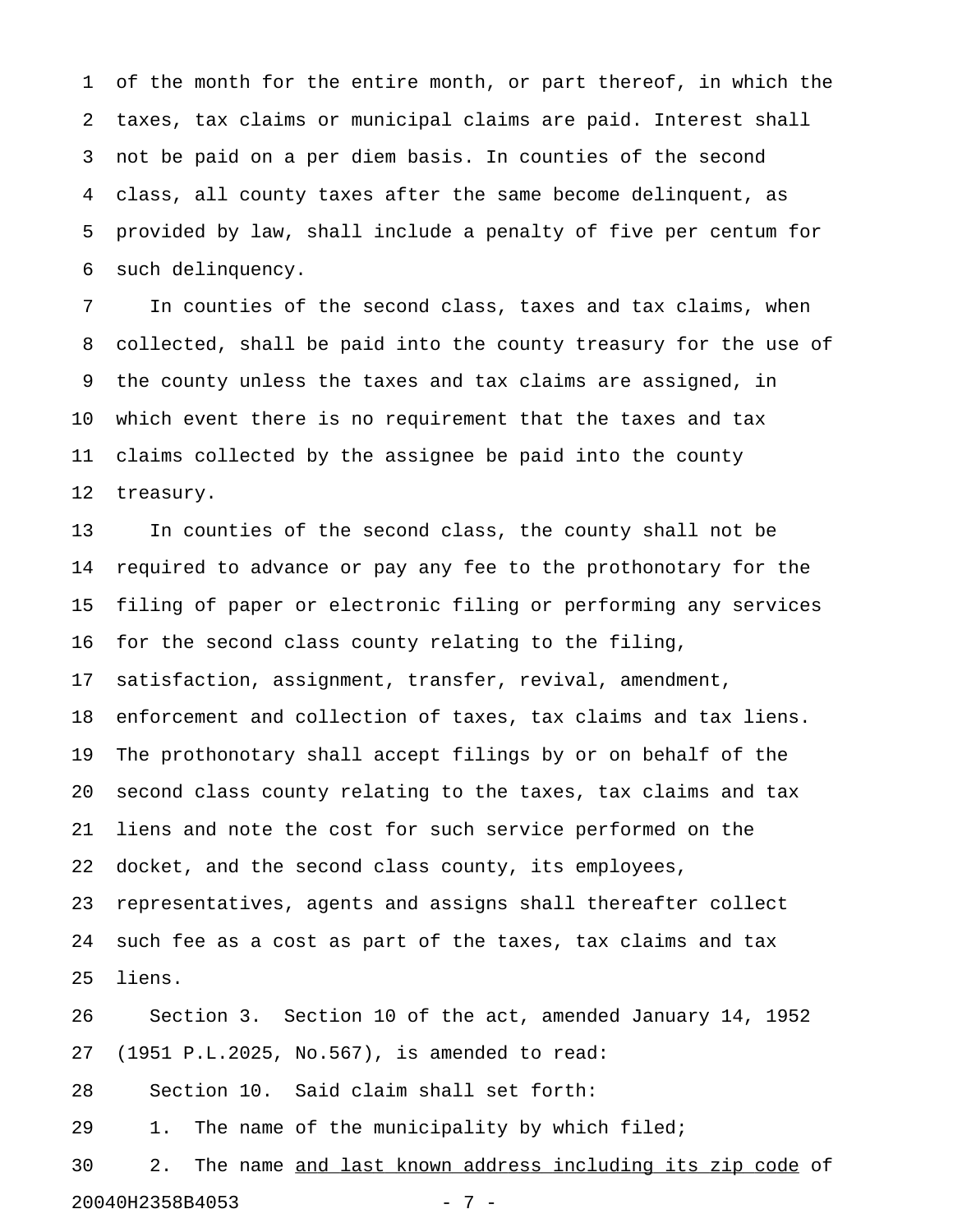1 the owner of the property against which it is filed;

2 3. A description of the property against which it is filed; 3 4. The authority under or by virtue of which the tax was 4 levied or the work was done;

5 5. The time for which the tax was levied, or the date on 6 which the work was completed in front of the particular property 7 against which the claim is filed; or the date of completion of 8 the improvement, where the assessment is made after completion; 9 or the date of confirmation by the court, where confirmation is 10 required done;

11 6. If filed to the use of a contractor, the date of, and 12 parties to, the contract for doing said work; and 13 7. In other than tax claims, the kind and character of the 14 work done for which the claim is filed, and, if the work be such 15 as to require previous notice to the owner to do it, when and 16 how such notice was given.

17 Said claim shall be signed by, or have stamped thereon a 18 facsimile signature of, the solicitor or chief executive officer 19 of the claimant, or the chief of its delinquent tax bureau, 20 except that, in counties of the second class, said claim or 21 claims for county taxes, levies or assessments shall be signed 22 by, or have stamped thereon a facsimile signature of, the county 23 controller; and, in the case of a use-plaintiff, must be 24 accompanied by an affidavit that the facts therein set forth are 25 true to the best of his knowledge, information, and belief. 26 Section 4. Section 26 of the act is amended to read: 27 Section 26.  $(a)$  It shall be the duty of the prothonotaries 28 of the courts of common pleas to keep a locality index, in which 29 shall be entered all tax or municipal claims hereafter filed, 30 and, upon any written order therefor, they shall give a 20040H2358B4053 - 8 -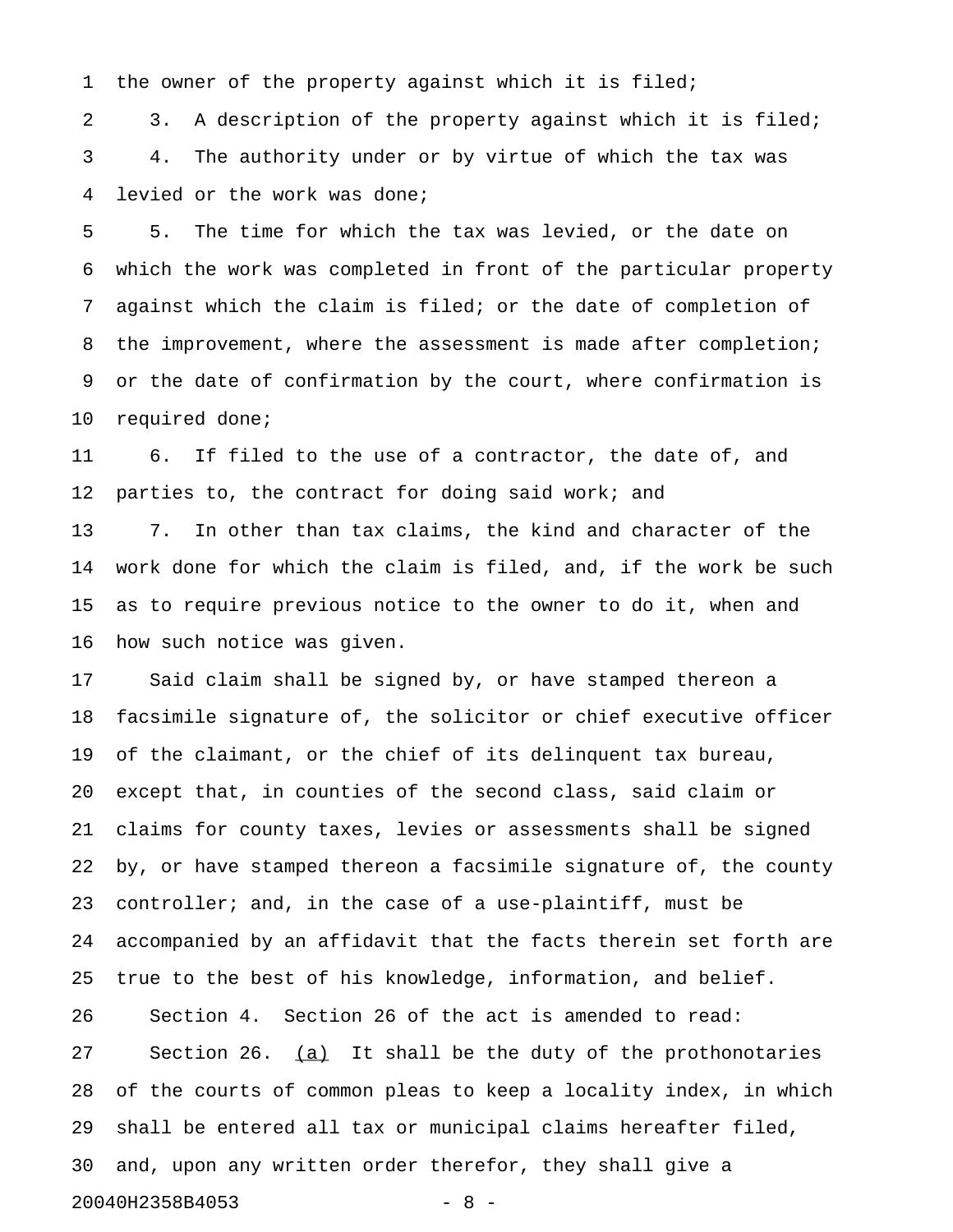1 certificate of search, showing all the claims filed against any 2 property. For so doing they shall receive the sum of twenty-five 3 cents, and five cents additional for each claim certified, and 4 no more.

5 (b) (1) In addition to the requirements of subsection (a), 6 the department or public official responsible for collection 7 of delinquent taxes in a city of the first class or other 8 municipality that utilizes this act for the collection of 9 delinquent taxes, or the county treasurer in a county of the 10 second class shall maintain as a public record a list of all 11 properties against which taxes were levied, the whole or any 12 part of which were due and payable in a prior year and which 13 remain unpaid. This list shall describe the property and 14 identify its location, provide the name and last known 15 address including the zip code of the owner of the property 16 and the amount of unpaid taxes, penalties and interest due, 17 for all years other than the current tax year. If taxes on 18 the list are paid or another settlement had been agreed to or 19 if a tax sale of the property is held, this fact shall be 20 noted on the list. 21 (2) In addition to the requirements of subsection (a), 22 the department or public official responsible for collection 23 of delinquent taxes in a city of the first class or other 24 municipality that utilizes this act for the collection of 25 delinquent taxes, or the county treasurer in a county of the 26 second class, may report any nonpayment of taxes, including 27 liens, to one or more consumer reporting agencies, as defined 28 by the Fair Credit Reporting Act (Public Law 91-508, 15 29 U.S.C. § 1681 et seq.).

30 (3) This subsection shall not apply to a city of the 20040H2358B4053 - 9 -